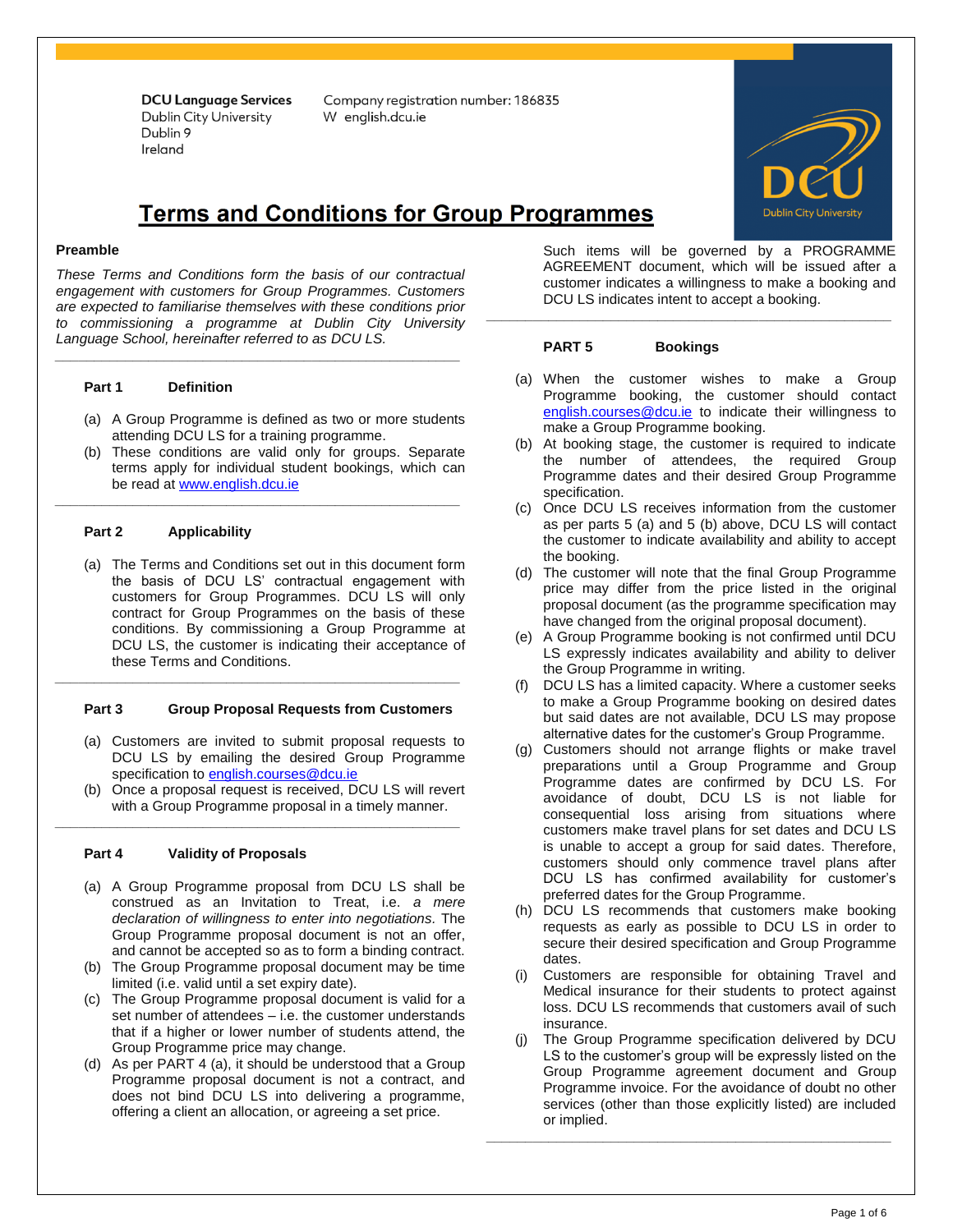Company registration number: 186835 W english.dcu.ie

# **Terms and Conditions for Group Programmes**

# **PART 6 Advance Booking**

- (a) Customers are required to make their Group Programme booking as early as possible. Bookings are accepted on a first come, first served basis and availability cannot be guaranteed. At a minimum, DCU LS requires that customers make bookings at least 6-8 weeks in advance of planned Group Programme dates for January, February, March, April, June, July, August and September groups (though availability is not guaranteed until a booking is confirmed by DCU LS).
- (b) A minimum of 6 weeks advance booking notice is required for groups seeking to attend DCU LS in the months of October, November, December and May.
- (c) The customer should not assume that DCU LS has availability at a given time. Availability is only confirmed to the client by express confirmation of same in writing from DCU LS.

**\_\_\_\_\_\_\_\_\_\_\_\_\_\_\_\_\_\_\_\_\_\_\_\_\_\_\_\_\_\_\_\_\_\_\_\_\_\_\_\_\_\_\_\_\_\_\_\_\_\_\_\_**

*\_\_\_\_\_\_\_\_\_\_\_\_\_\_\_\_\_\_\_\_\_\_\_\_\_\_\_\_\_\_\_\_\_\_\_\_\_\_\_\_\_\_\_\_\_\_\_\_\_\_\_\_*

# **PART 7 Group Registration**

(a) Customers are required to submit a completed Group Programme Registration Sheet (excel document) to DCU LS in order for group registration to be completed.

# **PART 8 Payment**

- (a) Upon booking confirmation by the customer and acceptance by DCU LS, the customer is required to make a booking deposit in order for DCU LS to commence preparations for the Group Programme.
- (b) The balance payment (i.e. payment of remainder of fees due) falls due to DCU LS 6 weeks prior to Group Programme commencement.
- (c) In the event that full payment is not received 6 weeks prior to programme commencement, DCU LS reserves the right cease preparations for the Group Programme.
- (d) DCU LS does not offer credit to customers for Group Programmes.
- (e) DCU LS reserves the right to cancel a Group Programme where full payment is not received 6 weeks prior to programme commencement.
- (f) The customer is liable for any consequential loss arising from DCU LS cancellation as a result of failure to meet payment deadlines.
- (g) Payment can be made by International Bank Transfer or by Credit Card payment at: [www.english.dcu.ie/apply/pay-online](http://www.english.dcu.ie/apply/pay-online) Information on the payment process is located on the programme invoice.
- (h) The customer is liable for all 'sender' fees and charges incurred for international bank transfers.

*\_\_\_\_\_\_\_\_\_\_\_\_\_\_\_\_\_\_\_\_\_\_\_\_\_\_\_\_\_\_\_\_\_\_\_\_\_\_\_\_\_\_\_\_\_\_\_\_\_\_\_\_*

#### **PART 9 Campus Assignment**

- (a) DCU delivers classes from DCU St. Patrick's Campus, DCU All Hallows Campus and DCU Glasnevin Campus. These campuses are located within 2.5km of one another, in the Dublin 9 area.
- (b) Students attending Group Programmes may be placed to classes at any one of these campuses, and that the decision for campus placement of groups is the sole decision of DCU LS.
- (c) For avoidance of doubt a group will be placed to classes at one of these campuses, and requirement to take some classes at different DCU campuses is not envisaged in usual circumstances.
- (d) The assignment of Group Programme students to a campus is the decision of DCU  $LS - i.e.$  it will not be possible for a customer to choose their preferred campus for classes.

*\_\_\_\_\_\_\_\_\_\_\_\_\_\_\_\_\_\_\_\_\_\_\_\_\_\_\_\_\_\_\_\_\_\_\_\_\_\_\_\_\_\_\_\_\_\_\_\_\_\_\_\_*

# **Part 10 Class Times**

- (a) DCU LS delivers classes on our campuses between the hours of 08:00hrs and 21:00hrs, Monday to Sunday.
- (b) It is the preference of DCU LS to place students to morning classes, but, at certain times, DCU LS may deliver afternoon or early evening classes to students.
- (c) At peak periods, DCU LS may deliver classes on Saturdays and Sundays – therefore Group Programme students may be allocated to weekend classes as part of their programme.
- (d) Non-core tuition / 'minor' classes for groups may be timetabled to the period 1800hrs to 2100hrs on weekdays or on Saturdays or Sundays, in line with staff and classroom availability.

\_\_\_\_\_\_\_\_\_\_\_\_\_\_\_\_\_\_\_\_\_\_\_\_\_\_\_\_\_\_\_\_\_\_\_\_\_\_\_\_\_\_\_\_\_\_\_\_\_\_\_\_

# **Part 11 Class Levels and Syllabi**

- (a) DCU LS reserves the right to provide mixed-level classes in circumstances where a group presents with a variety of language levels. E.G. If a group of 15 students attends, and 12 of these students are intermediate level and 3 students are elementary level, the DCU LS teacher will teach items that are compatible with this language range.
- (b) DCU LS retains full autonomy over syllabus delivery, teaching methodology, tuition delivery and associated items to students.
- (c) DCU LS will deliver tuition as per our syllabus.

\_\_\_\_\_\_\_\_\_\_\_\_\_\_\_\_\_\_\_\_\_\_\_\_\_\_\_\_\_\_\_\_\_\_\_\_\_\_\_\_\_\_\_\_\_\_\_\_\_\_\_\_

(d) No changes can be made to the tuition specification after the final programme specification has been agreed with the customer.

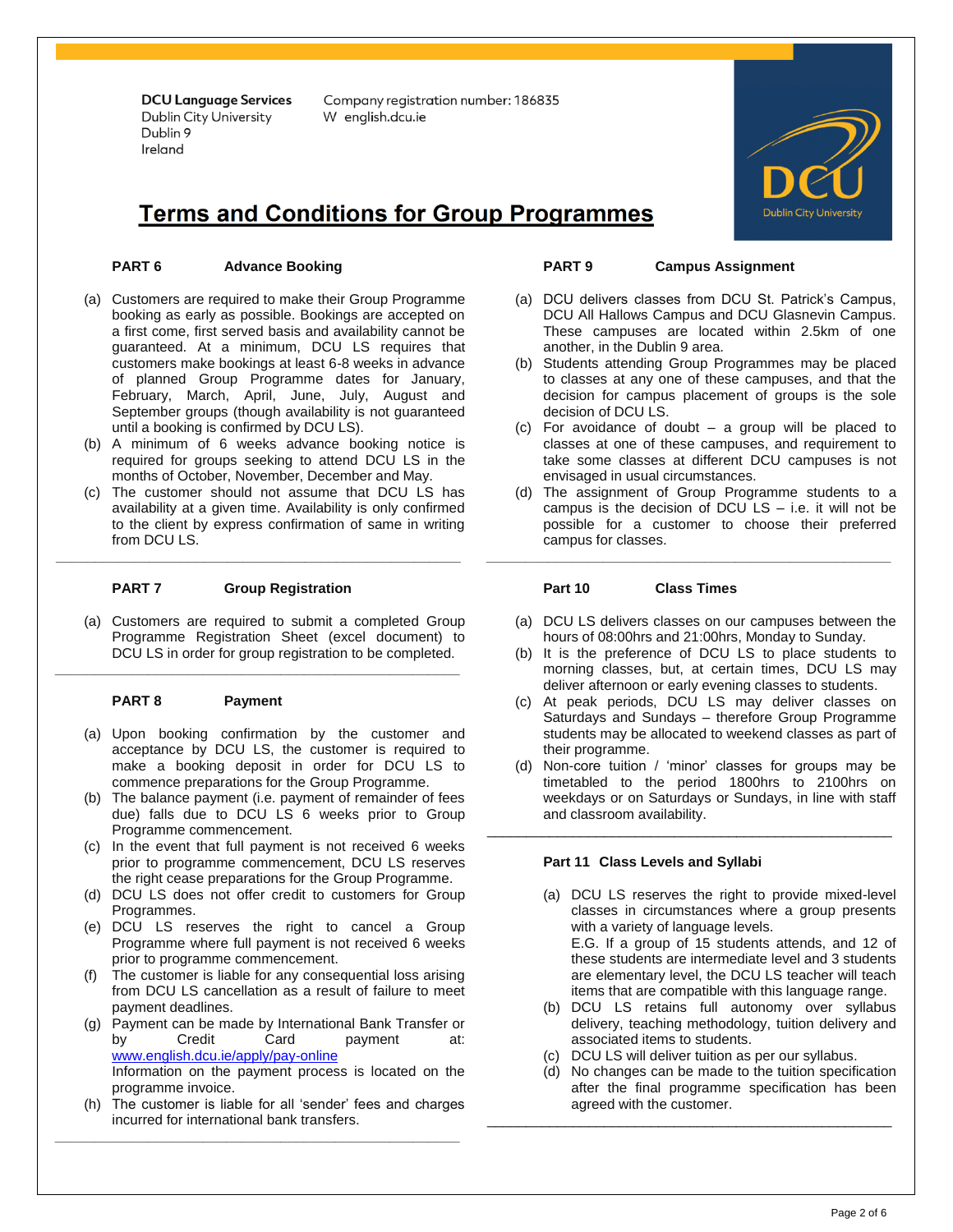Company registration number: 186835 W english.dcu.ie

# **Terms and Conditions for Group Programmes**

# **Part 12 Attendance**

- (a) Attendance at classes each day is mandatory.
- (b) Where a student is unable to attend class on a given day, the student or Group Leader should communicate with DCU LS to inform of same as per the policy at: [https://www.english.dcu.ie/Attendance-](https://www.english.dcu.ie/Attendance-Absenteeism-Policies)[Absenteeism-Policies](https://www.english.dcu.ie/Attendance-Absenteeism-Policies)
- (c) A minimum class attendance rate of 65% is required for students to receive DCU LS certification.
- (d) For visa requiring students, a minimum attendance of 85% is required.

# **Part 13 Course Materials**

(a) For junior students, DCU LS will provide 1x DCU Learning Journal per student. Course books are not provided to junior students.

**\_\_\_\_\_\_\_\_\_\_\_\_\_\_\_\_\_\_\_\_\_\_\_\_\_\_\_\_\_\_\_\_\_\_\_\_\_\_\_\_\_\_\_\_\_\_\_\_\_\_\_\_**

- (b) Adult students will receive an English Course book upon commencement of the programme. Adult students are required to return books to DCU LS on the last day of their programme.
- (c) Adult students will also receive a DCU LS student hand book on their programme, which is not required to be returned to DCU upon programme conclusion.
- (d) Adult and Junior students are required to bring their own pencils, pens and notebook materials to class each day.

\_\_\_\_\_\_\_\_\_\_\_\_\_\_\_\_\_\_\_\_\_\_\_\_\_\_\_\_\_\_\_\_\_\_\_\_\_\_\_\_\_\_\_\_\_\_\_\_\_\_\_\_

## **Part 14 Certification and Student Reports**

- (a) Adult and Junior students will receive a DCU LS certificate upon completion of their programme as standard.
- (b) Adult students attending courses of two or more weeks duration will receive a Student Report, detailing academic assessment and exit language level.
- (c) Junior students will not receive Student Reports as standard.
- (d) In order for a student to receive certification / report, students are required to fulfill attendance requirements as outlined in Attendance section above.

### **Part 15 Accommodation – General**

**\_\_\_\_\_\_\_\_\_\_\_\_\_\_\_\_\_\_\_\_\_\_\_\_\_\_\_\_\_\_\_\_\_\_\_\_\_\_\_\_\_\_\_\_\_\_\_\_\_\_\_\_**

- (a) Accommodation for Group Programmes is offered on a first come, first served basis. Early booking is advised.
- (b) Accommodation will only be assigned for groups upon receipt of booking and payment.

\_\_\_\_\_\_\_\_\_\_\_\_\_\_\_\_\_\_\_\_\_\_\_\_\_\_\_\_\_\_\_\_\_\_\_\_\_\_\_\_\_\_\_\_\_\_\_\_\_\_\_\_

### **Part 16 Accommodation – Host Family**

- (a) DCU LS will place students to Host Families on the basis of the availability of a Host Family to receive a student and the suitability of a Host Family to receive the student (e.g. prior experience of receiving a student of a similar profile to the incoming student/s).
- (b) Adult students will be placed to Host Families in a single room as standard.
- (c) Junior students will be placed to Host Families on a room sharing basis, with two or three students of the group placed to the Host Family.
- (d) Customers are required to submit Rooming Lists (i.e. details of which students they wish to be placed together into a Host Family) at least 5 weeks before group arrival. DCU will make best efforts to satisfy the preferred rooming list, but this cannot be guaranteed. In the absence of receipt of a Rooming List DCU LS will assign students on a random basis to Host Family room share. DCU LS can facilitate changes to Room Sharing lists post receipt of original Rooming List. The fee to make Rooming List changes are €210 per affected student per change.
- (e) Room share accommodation is only possible for students of the same gender  $-$  i.e. no mixed gender pairings are possible for room share. LGBTQ+ student requirements will be dealt with on a case by case basis.
- (f) A surcharge of  $\epsilon$ 25 per week will apply for students who have special requirements for Host Families. The below grid lists examples of where a €25 fee will be chargeable and where this fee will not be chargeable, as follows:

| <b>Item</b>                       | Does €25 Fee Apply                                                                                                                                                                                                                                                                                                                                                                                                                    |
|-----------------------------------|---------------------------------------------------------------------------------------------------------------------------------------------------------------------------------------------------------------------------------------------------------------------------------------------------------------------------------------------------------------------------------------------------------------------------------------|
| Vegetarian<br>Student             | €25 Fee Applies.                                                                                                                                                                                                                                                                                                                                                                                                                      |
| Vegan<br><b>Student</b>           | €25 Fee Applies.                                                                                                                                                                                                                                                                                                                                                                                                                      |
| Coeliac<br>Student                | €25 Fee Applies.                                                                                                                                                                                                                                                                                                                                                                                                                      |
| Halal<br><b>Student</b>           | €25 Fee Applies.                                                                                                                                                                                                                                                                                                                                                                                                                      |
| No Pets<br>Requirement            | €25 Fee Applies.                                                                                                                                                                                                                                                                                                                                                                                                                      |
| No Smoking<br>Requirement         | €25 Fee does not apply.                                                                                                                                                                                                                                                                                                                                                                                                               |
| Other Non<br>Standard<br>Requests | Requests will be considered on a case by case<br>basis - but the customer should note: Any<br>requirement that requires bespoke demands of<br>a Host Family / the DCU LS Accommodation<br>Team (or both) are liable to incur the surcharge<br>fee of €25 per student per week. The above list<br>of examples are not exhaustive, and bespoke<br>requests not listed above will be reviewed and<br>dealt with on a case by case basis. |

(g) If a serious problem develops at a Host Family (e.g. safety related), we can arrange a change of family for

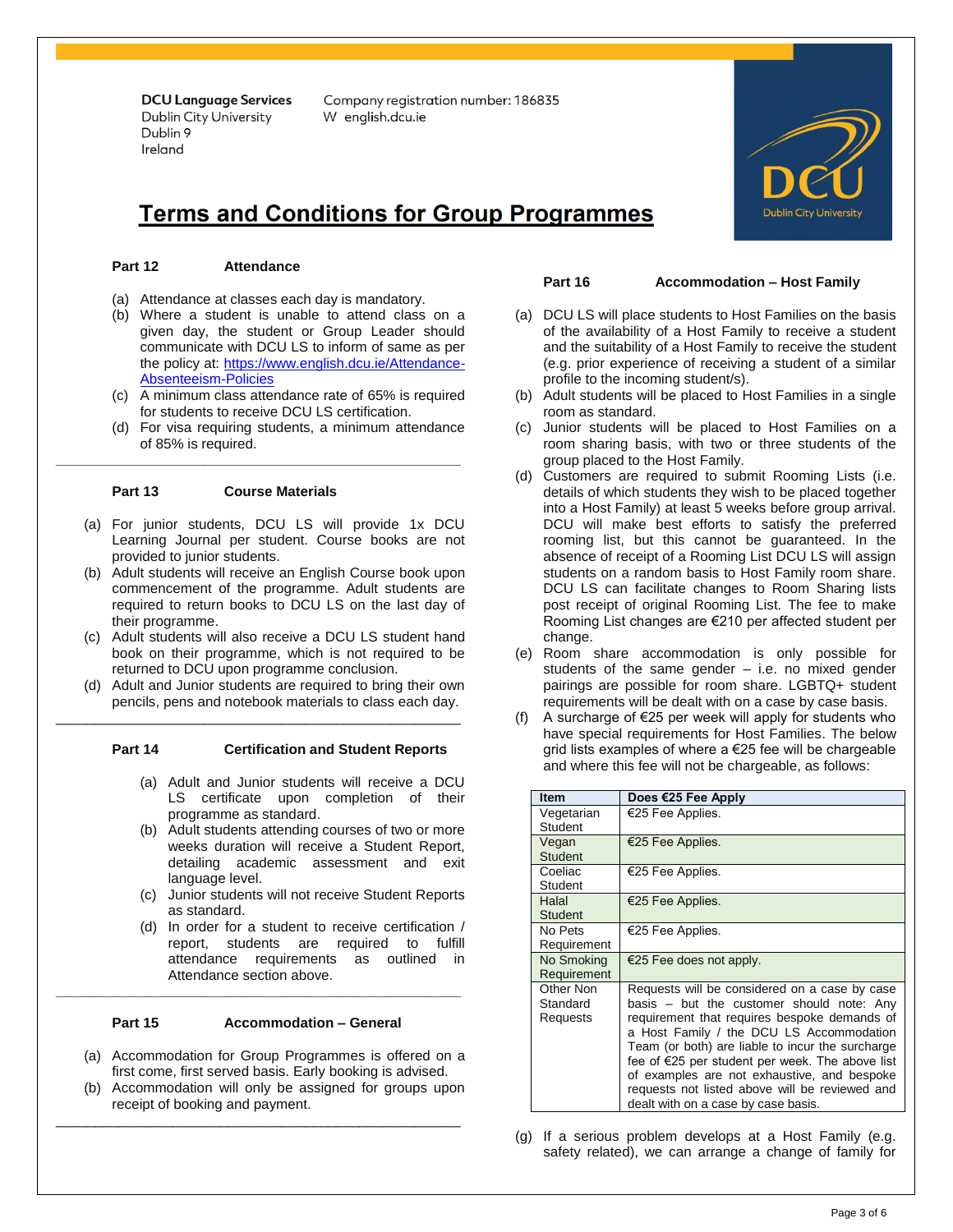Company registration number: 186835 W enalish.dcu.ie



# **Terms and Conditions for Group Programmes**

affected student(s). However if the issue is of a subjective nature, and DCU LS feels that a change is non-essential (but still insisted upon by students / customers) we can facilitate a change of Host Family for an additional fee of €100 per affected student.

- (h) DCU LS places students to neighborhoods around DCU campuses, and further afield at peak times. At peak times, students may be placed up to 1 hour commuting time from DCU campuses, and may involve the student taking one or two buses to reach DCU campus.
- (i) The student is responsible for travel costs between their Host Family accommodation and our campuses. We recommend that customers include a LEAP Transport Card in the group programme specification to cover these costs. For the avoidance of doubt, DCU LS is not responsible for student travel costs.

# **Part 17 Accommodation – Residential**

\_\_\_\_\_\_\_\_\_\_\_\_\_\_\_\_\_\_\_\_\_\_\_\_\_\_\_\_\_\_\_\_\_\_\_\_\_\_\_\_\_\_\_\_\_\_\_\_\_\_\_\_

- (a) For residence accommodation, adult students will be placed to either single bedrooms or twin bedrooms (in the case of twin bedrooms the student will be placed to a bedroom with another student of the same gender from their group).
- (b) For residence accommodation, junior students will be placed to twin bedrooms as standard. A student will share the twin bedroom with another student of the group of the same gender.
- (c) Students and Group Leaders are subject to DCU LS Residential House Rules.

### **Part 18 Meals – Host Families**

**\_\_\_\_\_\_\_\_\_\_\_\_\_\_\_\_\_\_\_\_\_\_\_\_\_\_\_\_\_\_\_\_\_\_\_\_\_\_\_\_\_\_\_\_\_\_\_\_\_\_\_\_**

- (a) Adult students staying at Host Family Accommodation will receive half board meals - i.e. breakfast and dinner daily, and packed lunch at weekends as standard.
- (b) Junior students staying at Host Family accommodation will receive breakfast, packed lunch and dinner daily from Host Families as standard.
- (c) DCU LS operates a meals schedule as follows first meal for groups is dinner or supper on day of arrival and last meal for groups is breakfast / packed breakfast on day of departure.
- (d) Adjustments our standard meals terms is possible for an additional fee.

\_\_\_\_\_\_\_\_\_\_\_\_\_\_\_\_\_\_\_\_\_\_\_\_\_\_\_\_\_\_\_\_\_\_\_\_\_\_\_\_\_\_\_\_\_\_\_\_\_\_\_\_

### **Part 19 Meals – Residential**

(a) For adult students, DCU LS offers residential accommodation as self-catering as standard – i.e. no meals provided. Adult residence accommodation is provided with cooking utilities and resources for adult students to prepare and arrange their own meals.

- (b) Please note exception to PART 18(a) DCU St Patrick's Dormitory is provided with no self-catering facilities provided.
- (c) For junior students, DCU LS offers full board meals as standard at residential accommodation, consisting of breakfast, hot lunch and dinner on weekdays and breakfast, packed lunch and dinner at weekends. Meals are provided by DCU Restaurant.
- (d) DCU Restaurant can cater for special dietary requirements by arrangement – please inform DCU LS of requirements in advance of arrival. Note – additional fees may apply for such students.
- (e) DCU LS operates a meals schedule as follows first meal for groups is dinner or supper on day of arrival and last meal for groups is breakfast / packed breakfast on day of departure.
- (f) Adjustments our standard meals terms is possible for an additional fee.

# **Part 20 Cancellation and Refund**

\_\_\_\_\_\_\_\_\_\_\_\_\_\_\_\_\_\_\_\_\_\_\_\_\_\_\_\_\_\_\_\_\_\_\_\_\_\_\_\_\_\_\_\_\_\_\_\_\_\_\_\_

- (a) For cancellations received at least 28 days prior to programme start date a full refund will be provided. Cancellations need to be made in writing to DCU LS.
- (b) For cancellations received within 27 to 21 days of the start date, fees received will be refunded minus a €400 EURO administration charge. Cancellations must be made in writing to the Accommodation Department.
- (c) No refund is provided where cancellation is made less than 21 days before arrival
- (d) Refunds will be made back to the account or credit card of the sending party  $-$  i.e. it will not be possible to refund to a third party bank account or credit card.

### **Part 21 Programme Management**

**\_\_\_\_\_\_\_\_\_\_\_\_\_\_\_\_\_\_\_\_\_\_\_\_\_\_\_\_\_\_\_\_\_\_\_\_\_\_\_\_\_\_\_\_\_\_\_\_\_\_\_\_**

(a) DCU LS retains exclusive autonomy with regard to programme management, including (but not limited to) timetabling, chronology, delivery, resource provision, accommodation assignment, staff provision, staff assignment and subcontractor procurement. The customer will have no role or jurisdiction in such matters, and this will remain under the exclusive remit of DCU LS.

### **Part 22 Damage and Behavioural**

**\_\_\_\_\_\_\_\_\_\_\_\_\_\_\_\_\_\_\_\_\_\_\_\_\_\_\_\_\_\_\_\_\_\_\_\_\_\_\_\_\_\_\_\_\_\_\_\_\_\_\_\_**

- (a) Customers are liable for any fees incurred to make good damage caused by the customer or their students.
- (b) Customers agree that their students are subject to the DCU LS Student Charter and to abide by the principles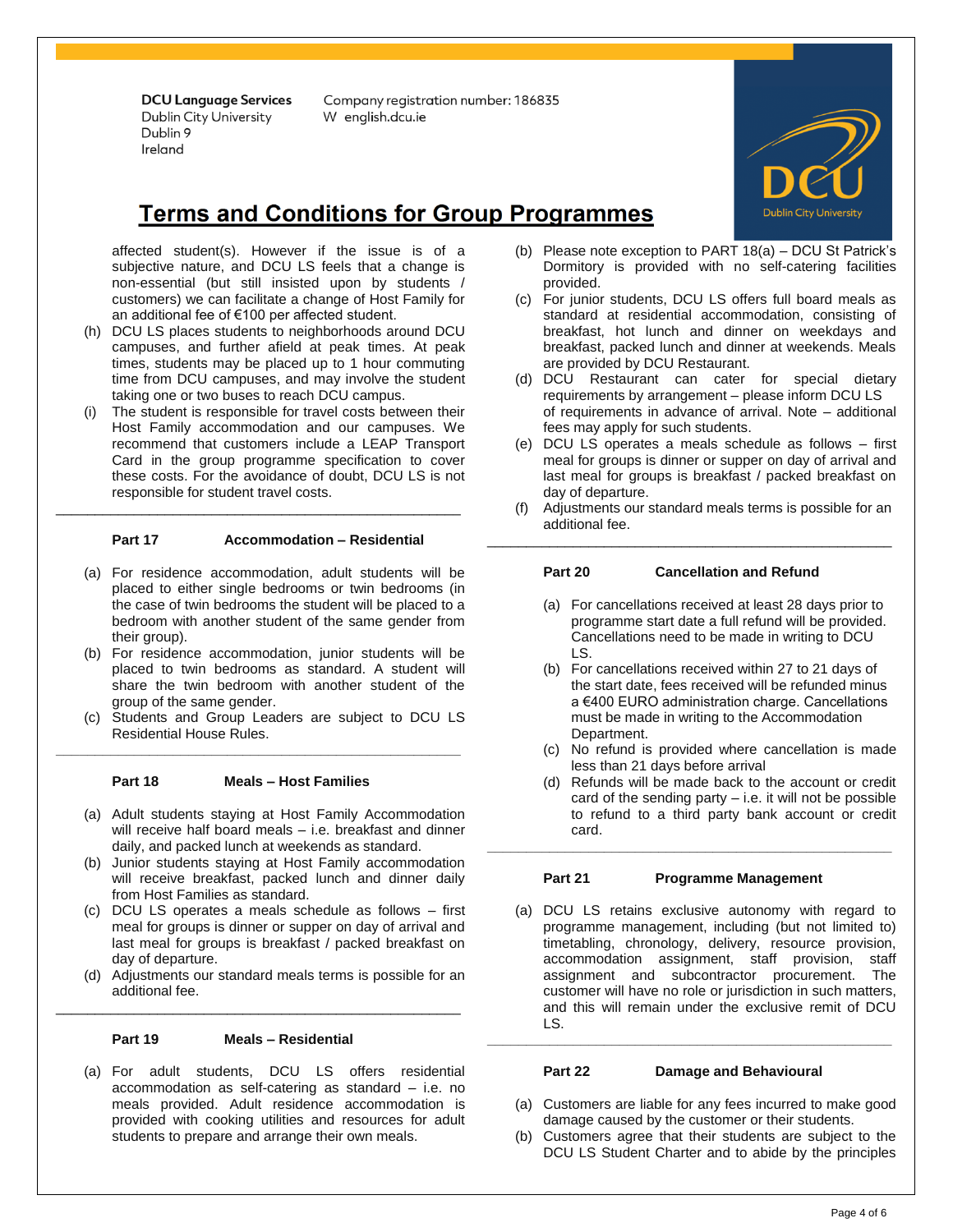Company registration number: 186835 W enalish.dcu.ie

# **Terms and Conditions for Group Programmes**

of good behavior and respect to DCU staff, subcontractors and the DCU community in general.

(c) DCU LS reserves the right to take action (up to and including expulsion of student/s) in circumstances of breach of DCU LS behavioral standards. In such circumstances, no refund will apply and the student will be ejected and excluded from all programme items immediately.

### **Part 23 Role & Responsibilities of Group Leaders**

\_\_\_\_\_\_\_\_\_\_\_\_\_\_\_\_\_\_\_\_\_\_\_\_\_\_\_\_\_\_\_\_\_\_\_\_\_\_\_\_\_\_\_\_\_\_\_\_\_\_\_\_

- (a) For certain Group Programmes (predominantly junior student programmes, but also some adult student programmes), DCU LS will require that leader(s) attend to manage the customer's students.
- (b) The role of the Group Leader is to ensure the care and control of their students – i.e. to act *in loco parentis* for students. DCU LS will not is not responsible for *loco parentis* care of students – for avoidance of doubt this is expressly the responsibility of the Group Leader.
- (c) To follow on from above point, the role of the Group Leader is primarily to look after the care and welfare of their students. It is the role of DCU LS staff to assist the leader and to make the leader's job as straightforward as possible, but ultimately it is the leader who has primary care and control of their students. Therefore, it is understood that group leaders are present at DCU LS to fulfill the loco parentis requirements for their students.
- (d) The role of a Group Leader is central to the success of a Group Programme at Dublin City University. The role of the leader is to represent the student group to DCU, and to work proactively with DCU to manage the Group Programme.
- **(e)** DCU LS requires that customers send leaders to us that are: a) fluent in English, b) are of a cooperative and mature disposition and c) for large groups, we require that the leader arrives to Dublin at least 1 day before the arrival of the student group. In the event that this is not possible, we require that the leader is available for a Skype meeting with DCU LS staff, in order for the leader to understand the programme and to meet our staff before the programme begins.

# **Part 24 Consent – Junior Groups**

**\_\_\_\_\_\_\_\_\_\_\_\_\_\_\_\_\_\_\_\_\_\_\_\_\_\_\_\_\_\_\_\_\_\_\_\_\_\_\_\_\_\_\_\_\_\_\_\_\_\_\_\_**

**\_\_\_\_\_\_\_\_\_\_\_\_\_\_\_\_\_\_\_\_\_\_\_\_\_\_\_\_\_\_\_\_\_\_\_\_\_\_\_\_\_\_\_\_\_\_\_\_\_\_\_\_**

(a) Group Leaders / Guardians of Junior Groups are required to sign DCU LS Consent Documentation, and to adhere to DCU LS policy on loco parentis criteria.

# **Part 25 Substitution**

(a) In circumstances where it is impossible to deliver Group Programme specification item(s), DCU LS will deliver a substitute specification item of a similar nature.



# **Part 26 National Holidays**

(a) DCU LS is closed on national holidays. Group Programme Tuition lost due to national holidays is not made up. Details of national holiday dates are available on the DCU LS website.

**\_\_\_\_\_\_\_\_\_\_\_\_\_\_\_\_\_\_\_\_\_\_\_\_\_\_\_\_\_\_\_\_\_\_\_\_\_\_\_\_\_\_\_\_\_\_\_\_\_\_\_\_**

# **Part 27 Social Activities**

- (a) Groups are required to attend for social activities at the time allotted for their activity to take place. If a group arrives late to a social activity, the activity may have begun / departed (in the case of a day excursion the bus may have departed). DCU LS is not responsible for late arrival (it is the responsibility of the leader(s) to ensure that a group arrives on time. No refund will apply in circumstances where a group arrives late and misses an activity as a result.
- (b) Groups and Group Leaders must engage with the DCU LS Activity Leader and follow their direction at all times.
- (c) DCU LS activity leaders are engaged to provide an accompaniment service and to engage with group participants insofar as possible. DCU LS staff are not professional tour guides and are not promised as such. The primary responsibility of DCU LS activity leaders at all times is the safety and welfare of students.

## **Part 28 DCU LS Out of Hours Telephone Number**

\_\_\_\_\_\_\_\_\_\_\_\_\_\_\_\_\_\_\_\_\_\_\_\_\_\_\_\_\_\_\_\_\_\_\_\_\_\_\_\_\_\_\_\_\_\_\_\_\_\_\_\_

- (a) The DCU LS Out of Hours contact number is +353851857060.
- (b) This number will be active outside of office hours and is provided as a contact means for groups present at DCU LS who require assistance.
- (c) This number is provided for operational matters only, and shall not be used as a means of communication with DCU LS for any other matters (e.g. commercial enquiries or academic questions).
- (d) The remit of the assistance phone number is to provide advice only, and that DCU LS is generally unable to provide face-to-face operational assistance outside of office hours. DCU LS does not guarantee that staff can travel to a particular place to assist students out of hours – the provision of the assistance number is only for telephone support on matters.
- (e) In circumstances where operational changes are required, such charges can only be reviewed on the